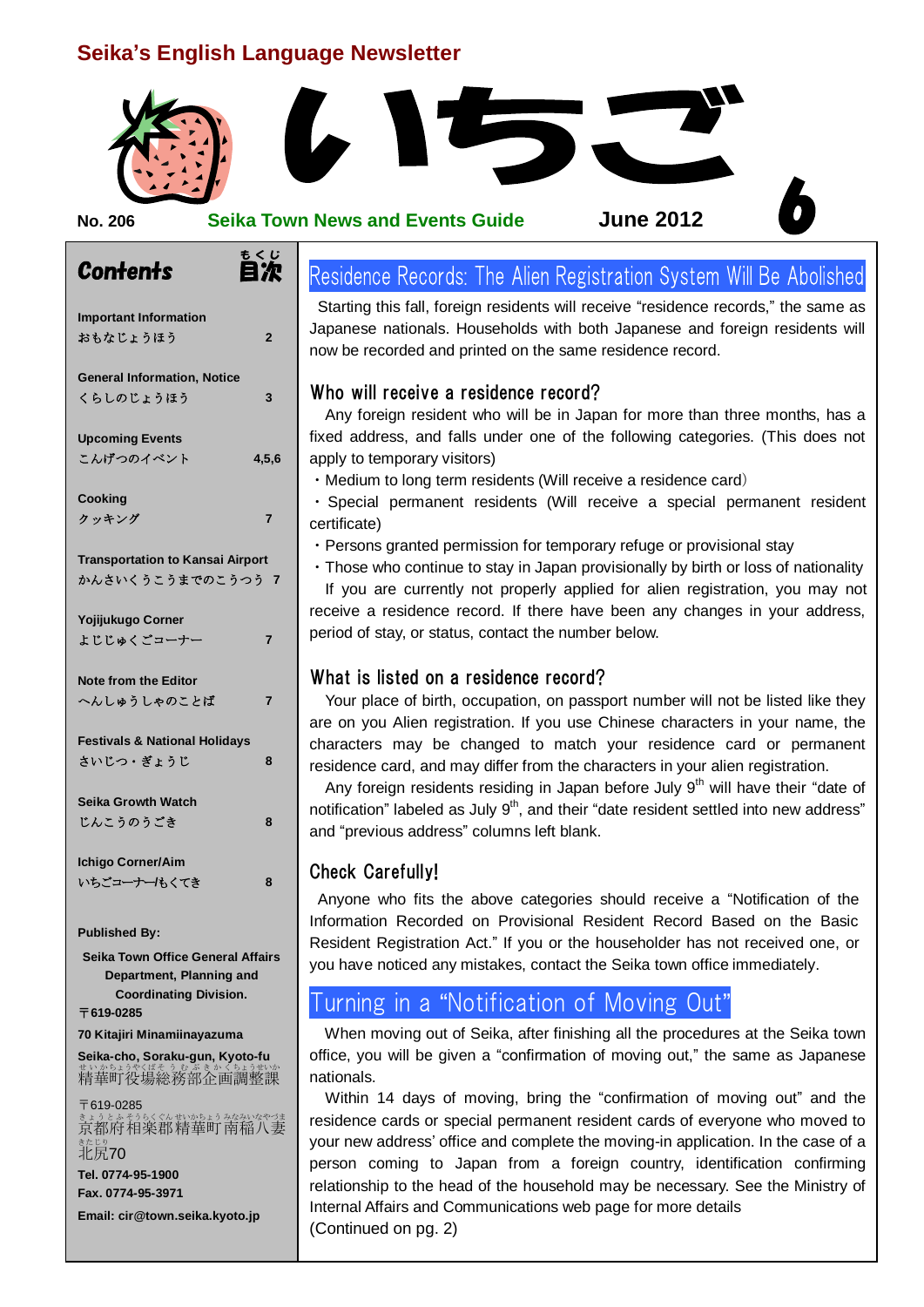# Important Information おもなじょうほう

#### Notifications Easier than before

 When renewing or changing your period of stay, after you complete procedures at the immigration office, no further action is necessary. Additionally, the limit for period of stays has been extended, and the re-entry permit system has been changed, making it easier to travel abroad.

#### The Alien Registration System will be abolished

The certificate of alien registration will be replaced by either a "resident card" or a "special permanent resident certificate." However you may still use your certificate of alien registration after July  $9<sup>th</sup>$ . Please complete the appropriate procedures before your certificate expires, special permanent residents applying at the town office and mid to long term residents at their local immigration office. Also, if you renew your period of residence, your certificate of alien registration will be exchanged for a resident card. For more information see the Minister of Justice's Immigration Control office homepage.

#### Renewing and Changing your Information

The information in your alien registration will be moved from the town office the Ministry of Justice for storage. After July  $9<sup>th</sup>$ , you will no longer be able to print a "Certification of information recorded on foreign resident registration file" at the town office. If you need a copy of earlier registered matters (change history of your name, date of birth, nationality or address, history of family background registration), your date of permission to land or birthplace, you may apply for a copy at the Seika town office until Friday, July  $6<sup>th</sup>$ . After July  $9<sup>th</sup>$ , you will have to apply to the Ministry of Justice (TEL: 03-3580-4111)

QUESTIONS Seika Town Office General Services Division, Family registry and Residence Section TEL: 0774-95-1915 FAX: 0774-95-3974

| Expiration date for Alien Registration Cards |                                                                                                                                                      |  |  |  |
|----------------------------------------------|------------------------------------------------------------------------------------------------------------------------------------------------------|--|--|--|
| Age                                          | <b>Expiration date</b>                                                                                                                               |  |  |  |
|                                              | <b>Special Permanent Residents</b>                                                                                                                   |  |  |  |
| Over 16                                      | The date your current alien registration<br>expires <b>XIf the date is within 3 years</b> ,<br>please apply by then.                                 |  |  |  |
| Under 16                                     | 16 <sup>th</sup> birthday                                                                                                                            |  |  |  |
| <b>Permanent Residents</b>                   |                                                                                                                                                      |  |  |  |
| Over 16                                      | July 8 <sup>th</sup> , 2015                                                                                                                          |  |  |  |
| Under 16                                     | Whichever come earlier, July 8 <sup>th</sup> , 2015, or<br>the individual's 16 <sup>th</sup> birthday                                                |  |  |  |
| <b>Designated activities</b>                 |                                                                                                                                                      |  |  |  |
| Over 16                                      | Whichever comes earlier, the expiration<br>date of the period of stay, or July 8 <sup>th</sup> , 2015                                                |  |  |  |
| Under 16                                     | Whichever comes earlier, the expiration<br>date of the period of stay, July 8 <sup>th</sup> , 2015, or<br>the individual's 16 <sup>th</sup> birthday |  |  |  |
| Other resident status                        |                                                                                                                                                      |  |  |  |
| Over 16                                      | Expiration date of the period of stay                                                                                                                |  |  |  |
| Under 16                                     | Whichever comes earlier, the expiration<br>date of the period of stay, or the individual's<br>16 <sup>th</sup> birthday                              |  |  |  |

# **The International Exchange Volunteer Bank** <u>こくさいこうりゅう</u> じんざい<br>国際交 流の人材バンク

Ever have a problem with life in Japan and don't know where to turn? Confused by Japanese language or customs you don't understand? Wish there was someone who could help answer some of your questions? The International Exchange Volunteer Bank is here to help!

Run by Seika Global Network, the International Exchange Volunteer Bank aims to help all foreign residents with any problems they may have with life in Japan. Additionally, if you would like to join the International Exchange Volunteer Bank, please call the number below.

#### **Their activities include:**

- **•** Teaching Japanese language classes
- Translating and interpreting for foreign residents
- Introducing and teaching elements of various countries' cultures
- Volunteering at international events and programs in Seika

**QUESTIONS**: Seika Global Network (Inside the Planning and Coordinating Division) せいかグローバルネット事務局(精華町企画調整課内)

TEL: 0774-95-1900 FAX: 0774-95-3971 E-mail: kikaku@town.seika.kyoto.jp

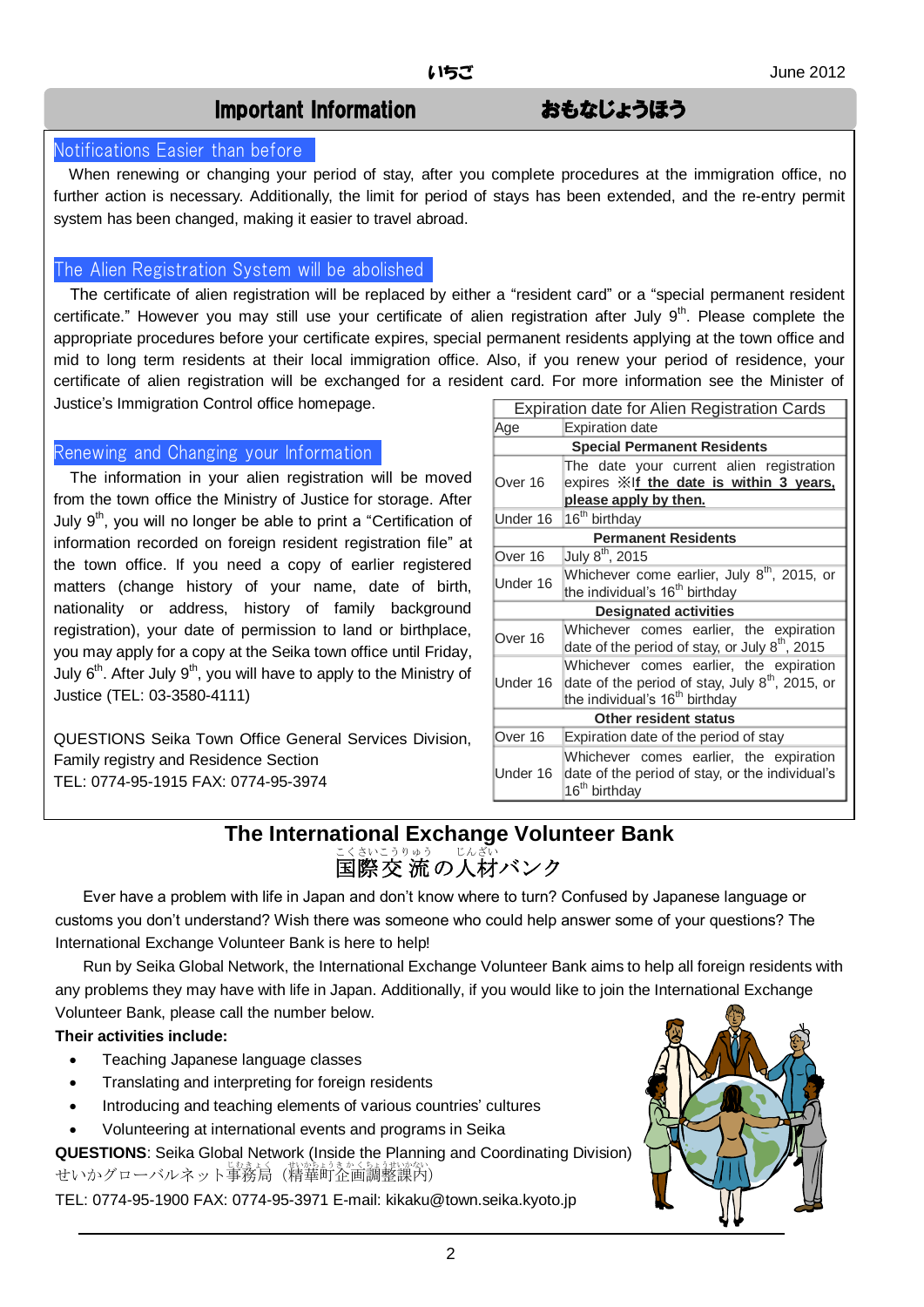# General Information くらしのじょうほう

#### **June**

| <b>Date</b> | Time            | <b>What</b>                                        | <b>Where</b>                 |  |  |  |
|-------------|-----------------|----------------------------------------------------|------------------------------|--|--|--|
| $2$ (Sat)   | 13:00-15:00     | Celebrate the London Olympics!                     | Kyotanabe Shakai             |  |  |  |
|             |                 |                                                    | Fukushi Center,              |  |  |  |
|             |                 |                                                    | Study Room 1                 |  |  |  |
| 3(Sun)      |                 | Sports Festival-Volleyball                         | Mukunoki Center              |  |  |  |
| 4(Mon)      | 13:30-15:00     | <b>Training Room Orientation</b>                   | Mukunoki Center              |  |  |  |
| 10(Sun)     |                 | Sports Festival- Badminton                         | Mukunoki Center              |  |  |  |
| 15(Fri)     | $13:00 -$       | Health Check-up for 1 and a half year olds         | <b>Health Center</b>         |  |  |  |
| 17(Sun)     | 14:00-16:30     | Citizens of the World Workshop- Think about Peace! | Seika Exchange Hall          |  |  |  |
|             |                 |                                                    | (Town office $2^{nd}$ floor) |  |  |  |
| 18(Mon)     | $13:00 -$       | Dental Check-up for 2 year olds                    | <b>Health Center</b>         |  |  |  |
| 19(Tues)    | $13:00 -$       | Health Check-up for 3 and a half year olds         | <b>Health Center</b>         |  |  |  |
| $J\bar{J}$  | 13:30 - 15:00   | <b>Training Room Orientation</b>                   | Mukunoki Center              |  |  |  |
| $21$ (Thu)  | $13:00 -$       | Health Check-up for 9 to 10 month olds             | <b>Health Center</b>         |  |  |  |
| 22 (Fri)    | $13:00 -$       | Health Check-up for 3 to 4 month olds              | <b>Health Center</b>         |  |  |  |
| $J\bar{J}$  | $13:15 - 14:15$ | <b>BCG</b> vaccination                             | <b>Health Center</b>         |  |  |  |
| 23 (Sat)    | 9:30-12:00      | Parenting class                                    | <b>Health Center</b>         |  |  |  |
| 27 (Wed)    |                 | Mukunoki Center Closed                             |                              |  |  |  |
| July        |                 |                                                    |                              |  |  |  |

# 2 (Mon) | 13:30- 15:00 | Training Room Orientation | Mukunoki Center 9(Mon) | 13:30-15:30 | Parenting class- child raising | Health Center 10(Tues) 13:00 ~ Health Check-up for 3 and a half year olds Health Center

# **What to do if…**

#### **You have a question about something in Ichigo:**

Call Kai Wiesner-Hanks, Coordinator for International relations at the Seika Town Office. You may also call if you need an interpreter, as most of the events and classes in Ichigo will be in Japanese.

#### **You have a problem with life in Japan:**

If you have any questions or problems concerning life in Japan not related to an article in Ichigo, please first contact Kai Wiesner-Hanks, Coordinator for International relations at the Seika Town Office. TEL:0774-95-1900 FAX: 0774-95-3971 E-mail: cir@town.seika.kyoto.jp or kikaku@town.seika.kyoto.jp (Planning and Coordinating Division)

#### **You have an issue with your visa or other questions:**

The Kyoto Prefectural International Center, located on the 9th floor of Kyoto Station, offers advice and consolation on Visa issues and general problems. Visa consultations are available on the 4th Sunday of every month from 1p.m.-4p.m. Make a reservation beforehand by phone or from the center's homepage. General counseling is available in English (Monday and Tuesday), Spanish (Wednesday), Portuguese (Thursday), Tagalong (Thursday), Chinese (Friday) and Korean (Saturday) from 1 p.m. to 5 p.m.

TEL: 075-342-5000 Homepage: http://www.kpic.or.jp/english/index.html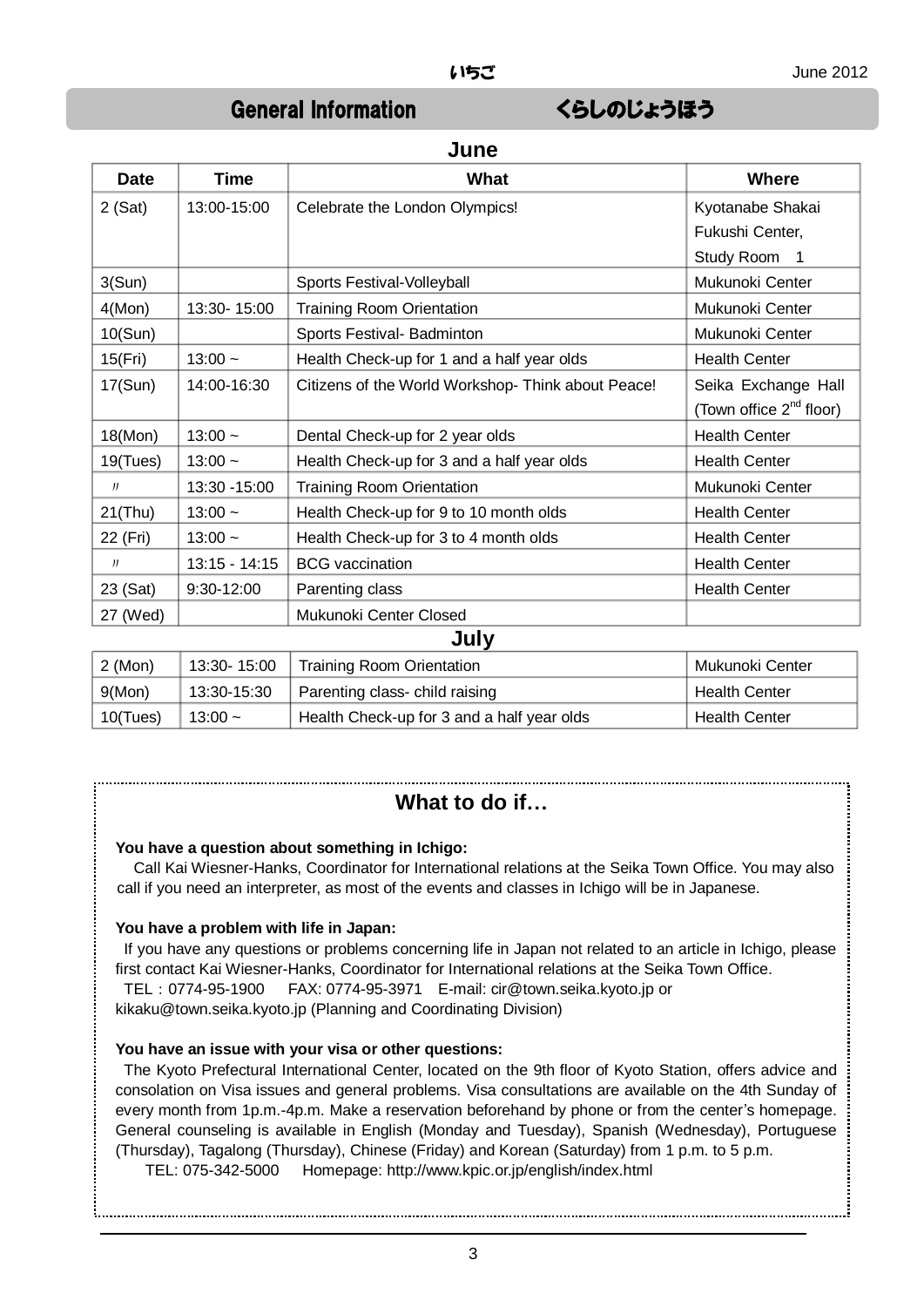# Upcoming Events こんげつのイベント

# **Keihanna Fureai Concert 2012**

# けいはんなふれあいコンサート **2012**

The Fureai Concert is a classical concert that parents and children can enjoy together. Aside from the main concert there will also be a hands-on instrument corner where kids can see all different kinds of instruments.

▼**WHEN** Thursday, July 26th Doors open at 1:00p.m. and the concert starts from 2:00p.m. (Lobby event starts 1:05p.m. and runs until 2:00p.m.)

▼**WHERE** Keihanna Plaza Main Hall

▼**PERFORMERS** Kyoto Symphony Orchestra, Sekiya Hiroshi (Conductor) Fukuyama Shunrou (Moderator)

### **PROGRAM**

- ◆ Kabalevsky: "The Comedian's Gallop"
- ◆ Lerov Anderson: "Fiddle Faddle"
- ◆ Prvor: The Whistler and his Dog
- ◆ Leroy Anderson: "A Trumpeter's Lullaby"
- ◆ Tchaikovsky: Waltz of the flowers, from "The Nutcracker"
- ◆ Leroy Anderson: "Sandpaper Ballet"
- ◆ Georges Bizet: Prelude from "Carmen
- ◆ Miyashita Kojima: Maru maru mori mori
- ◆ Kurosu Kazuhito: Yume wo kanaete Doraemon

### **TICKETS**

Tickets cost ¥1,500 in advance and ¥2,000 at the door. Free for children under 3 if they sit on their guardian's lap. No refunds

### **WHERE CAN I BUY TICKETS:**

**Planning and Coordinating Division, Seika Town Office:** Open every weekday from 9a.m.to 12p.m. and 1p.m. To 5p.m. until Wednesday, July 25<sup>th</sup>.

Keihanna Plaza Ticket Window (3rd fl.) Weekdays, 10:00a.m.- 5:30p.m. until Wednesday, July 25<sup>th</sup>.

**Ticket PIA Shop:** Available at ticket PIA stores, Circle K Sunkus.

You can also reserve by phone or online.

TEL: 0570-02-9999 (P code 170-773)

Online at: http://t.pia.jp/ (Japanese)

(If you reserve your tickets online or by phone, in addition to the above listed stores you may also pick them up at any 7-11)

### **QUESTIONS**:

Keihanna Fureai Concert Committee (Planning and Coordinating Division) けいはんなふれあいコンサート –<br>|実行萎賞会事務局 (企画調整課内) TEL: 0774-95-1900 FAX: 0774-95-3971

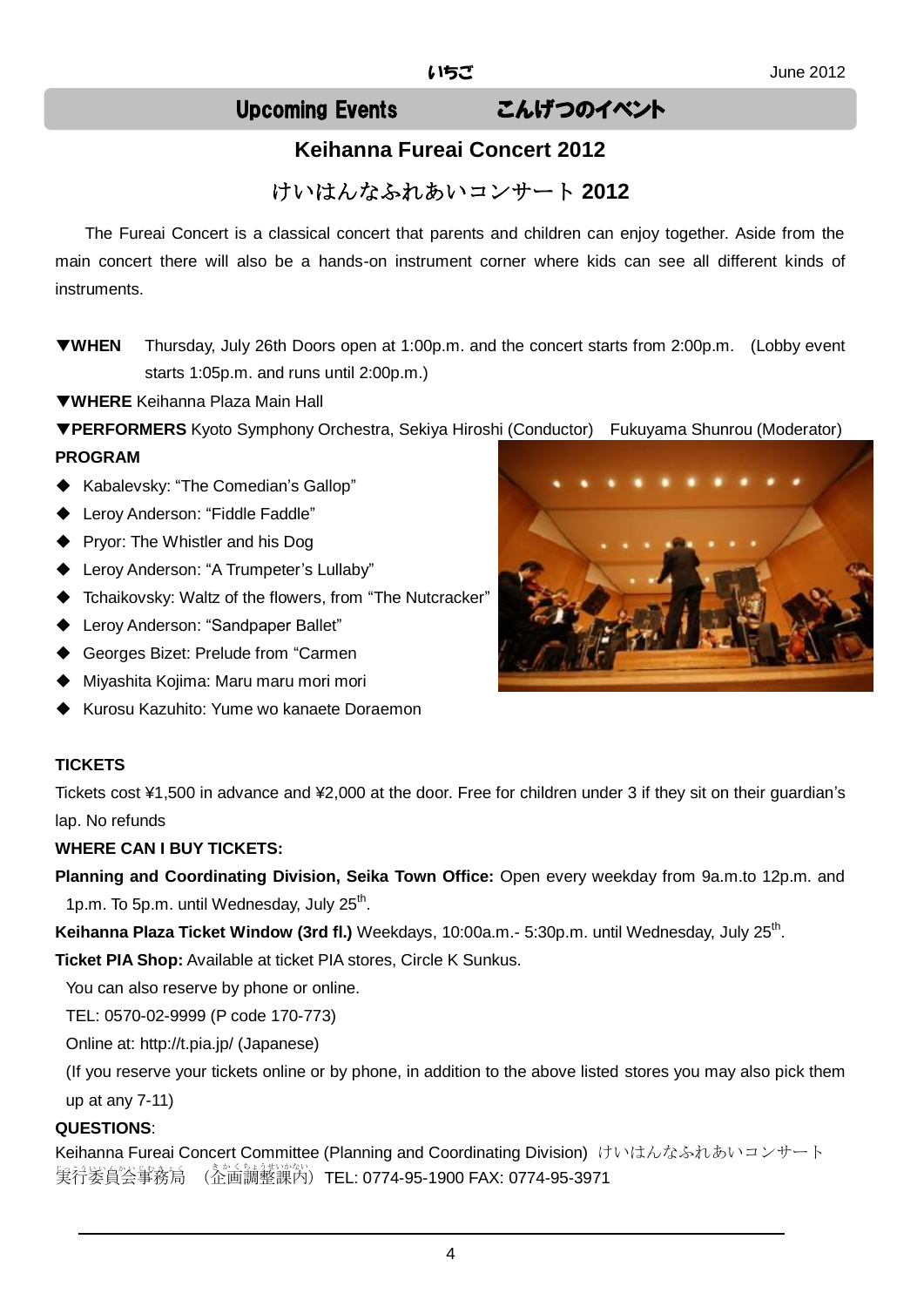## Keihanna Commemorative Park Upcoming Events and Activities

# けいはんな記念公園の催し物

#### Pocket Marche Market ★ポケットマルシェ

WHEN: Sunday, June 3rd 9:30a.m.-4:00p.m. (cancelled in case of storms) WHERE: Shibafu Area WHAT: An outdoor market specializing in antiques and trinkets(entrance is free)

## Suikeien Ikebana Classroom★水祟嵐のいけばな教室

WHEN: Thursday, June 7th, Thursday June 21st, 1:30p.m. - 4p.m. WHERE: Suikeien Kangetsurou WHAT: Study the traditional art of Ikebana (flower arrangement) in our Japanese garden. FEE: ¥2000(Please contact the Keihanna Commemorative park Management office at least two days prior)

39<sup>th</sup> Great Flower Operation-Moving Broccolini Flower Beds★第39回花い5ぱい长作戦 桑の花花壇のお引越し

WHEN: Saturday, June 16<sup>th</sup>, 10:00a.m.- 12:00 p.m. (Held June 23<sup>rd</sup> in case of rain) WHERE: Shibafu Area (gather at Suikeien front desk) WHAT: Help make the park more beautiful by moving broccolini plants to a place with good sunlight (limit 30, reservations necessary)

# Life with Flowers Gardening Class-Handmade Birdcages ★花のある暮らし~阖芸講習会~手作りバードケージ~

WHEN: Monday, June 18<sup>th</sup>, 10:30a.m. - 12:00p.m. WHERE: Suikeien Kangetsurou Study Room WHAT: Learn skills for basic gardening knowledge and planting techniques(Application necessary. Limit first 20 applicants. Open to beginners only) FEE: ¥4000-¥4500(includes fee for park entrance and materials) For details, call Masami Morikawa at Rabbit Garden, (TEL:090-6606-2651)

## Gardening Class- The Basics of Pruning ★第20回庭園講座(技術編) 剪定講習~剪定技<mark>術の基</mark>礎を学ぶ<mark>~</mark>

WHEN: Saturday, June 23<sup>rd</sup>, 1:00p.m.-4:00p.m. WHERE: Suikeien WHAT: Learn about taking care of your garden and plants. Open to middle school students and above FEE: ¥2000

# The Enchanted Mebuki Forest`:Leaf Pressing★あつまれ!券ぶきの蒸<mark>のこびとたち~輦</mark>粍のたたき染め

WHEN: Sunday, June 24<sup>th</sup>, 1:00p.m.-4:00p.m. WHERE: Suikeien Mebuki Forest (Meet at the Suikeien entrance) WHAT: We will be making pressed leaf prints! FEE: ¥500 Open to elementary school students and their guardians.

Astronomy Club Copernicus-Spring and Summer Stars★天文クラフ「コペルニクス」~暮から夏の星座をみよう WHEN: Saturday, June 30<sup>th</sup>, 7:00p.m. – 9:00p.m. WHERE: Suikeien WHAT: A night of stargazing.

## Creature Patrol` Mebuki Forest <mark>Study★いきものパトロール隊</mark> 券ぶきの森謫査[初<mark>遺]~</mark>チョウを平心とした崑虫調査

WHEN: Sunday, July 1<sup>st</sup>, 9:00a.m. – 12:00p.m. WHERE: Suikeien Mebuki Forest (gather at the Suikeien entrance) WHAT: Volunteer to help study the natural environment, focusing on butterflies and insects. (Limit 10 people, application necessary

## Keihanna Festival Series- Tanabata <mark>F</mark>estiv<mark>al ★けいはんな日本の行事「七夕祭」</mark>

WHEN: Sunday, July 1<sup>st</sup> to Saturday, July 7<sup>th</sup>, 9:00a.m.-5:00p.m. WHERE: Suikeien WHAT: Write out and hang up your prayers on *Tanzaku* slips.

#### Tanabata Star Festival ★たなばたほしまつり

WHEN: Saturday, July 7<sup>th</sup>, 7:00p.m.-9:00<mark>p.m</mark>. (Held inside in case of rain) WHERE: <mark>Suikeie</mark>n WHAT: The park will be open at night so kids can enjoy the Tanabata festival, complete with food stalls, games and more!

**PARK INFORMATION**: Entrance to Suikeien and Shizenrin: Adults: ¥200, Middle and E.S. students: ¥100 (Discount for groups of 25 and over.) **HOURS**: 9:00 - 17:00 **QUESTIONS**: Keihanna Commemorative Park Mgmt. Office けい はんな記念公園管理事務所 TEL: 0774-93-1200, FAX: 0774-93-2688 http://www.keihanna-park.jp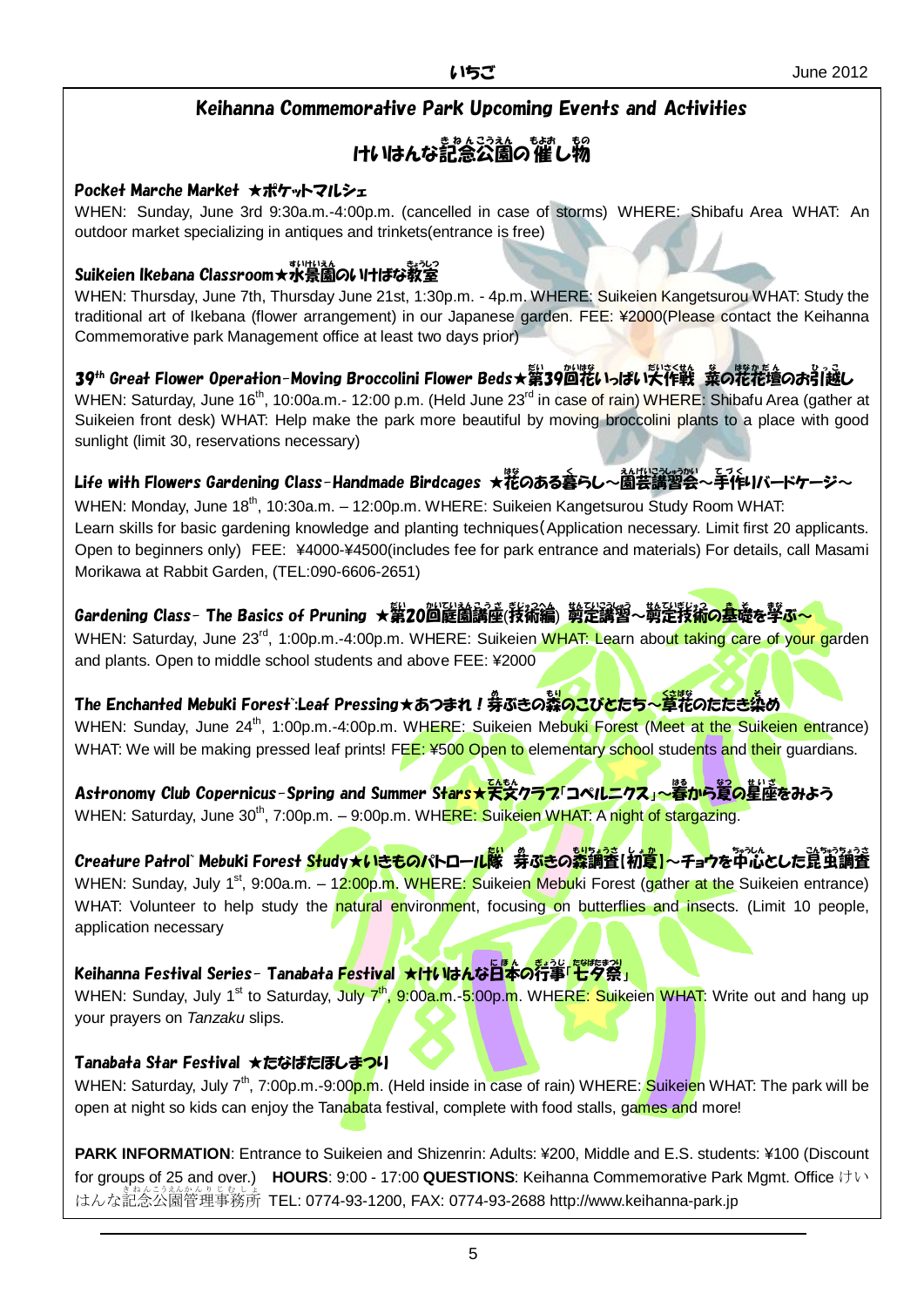# Keihanna Plaza Upcoming Events

けいはんなプラザの 催 し物

**Keihanna Movies** けいはんな映画劇場

**"Extremely Loud and Incredibly Close"** 「ものすごくうるさくて、ありえないほど近い」

## **(2011, America)**

When his father dies in the September 11<sup>th</sup> attacks, 9-year old Oscar is devastated. But when he finds a key and a note his father left, he sets out to find the owner of the key, and try to connect with his father's memory.



#### **WHEN**:

June 22nd (Fri), 10:30a.m., 2:00p.m., 7:00 p.m. June 23rd (Sat), 10:30a.m., 1:30 p.m., 4:30 p.m.

**WHERE**: Keihanna Plaza Main Hall General Admission:……………………¥1,000 J.H.S. students or younger….………..¥700 Senior citizens aged 60 or older……..¥700 Keihanna Tomonokai Members.……..¥700

**QUESTIONS**: Keihanna Convention Department, けいはんなコンベンション<sup>5</sup>掌部 TEL: 0774-95-5115

# **Citizens of the World Workshop**

**Kansai Branch of the National Diet Library "Japanese Poetry"** こくりつこっかいとしょかんかんさいかん · しょうてんじ<br>· **小展示** 「<sup>にほん</sup>の詩歌」

101 different materials showing the history of Japanese poetry will be on display, starting with the poetry magazine "Myojo", published in the Meiji era, and including many famous works from many kinds of illustrious modern Japanese poets, as well as works from the ancient Manyoshu and other classical poetry books.



WHEN: Thursday, June 21<sup>st</sup> to Tuesday July 17<sup>th</sup> Weekdays and Saturdays WHERE: Kansai Branch of The National Diet Library WHO: Anyone over 18 years old QUESTIONS: Kansai Branch of the National Diet Library, Materials Guide 国立国会図書館関西館 資料案内 TEL: 0774-98-1341

ちきゅう

こうざ

理解 講座 「地球っこ 講座 」

こくさい りかい こうざ

**THEME**: "Let's Think about Peace"・平和を考えよう

**WHEN**: June 17th (Sun) from 14:00 - 16:30

**WHERE**: Seika Town Office 2nd Floor (Exchange Hall)

**WHO**: 50 people (First come first served). Children below 4th grade must be accompanied by an adult **WHAT**: Come to this workshop and have fun with different games and quizzes, all while learning and thinking about the importance and meaning of "peace!" The workshop will be run by the international understanding research group "Minami no Kaze."

**APPLY**: Applications accepted until June 15th (Fri). **HOURS**: 8:30a.m.-12:00p.m., 1:00p.m. – 5:00p.m. **HOW TO APPLY:** Send your name, address, age, and phone number to the location listed below by phone, fax, or e-mail.

**QUESTIONS**/**APPLICATIONS**: Seika Global Network Office (Inside the Planning and Coordinating Division) せいかグローバルネット (精華町企画調整課内)

TEL: 0774- 95-1900 FAX: 0774- 95-3971 E-mail: kikaku@town.seika.kyoto.jp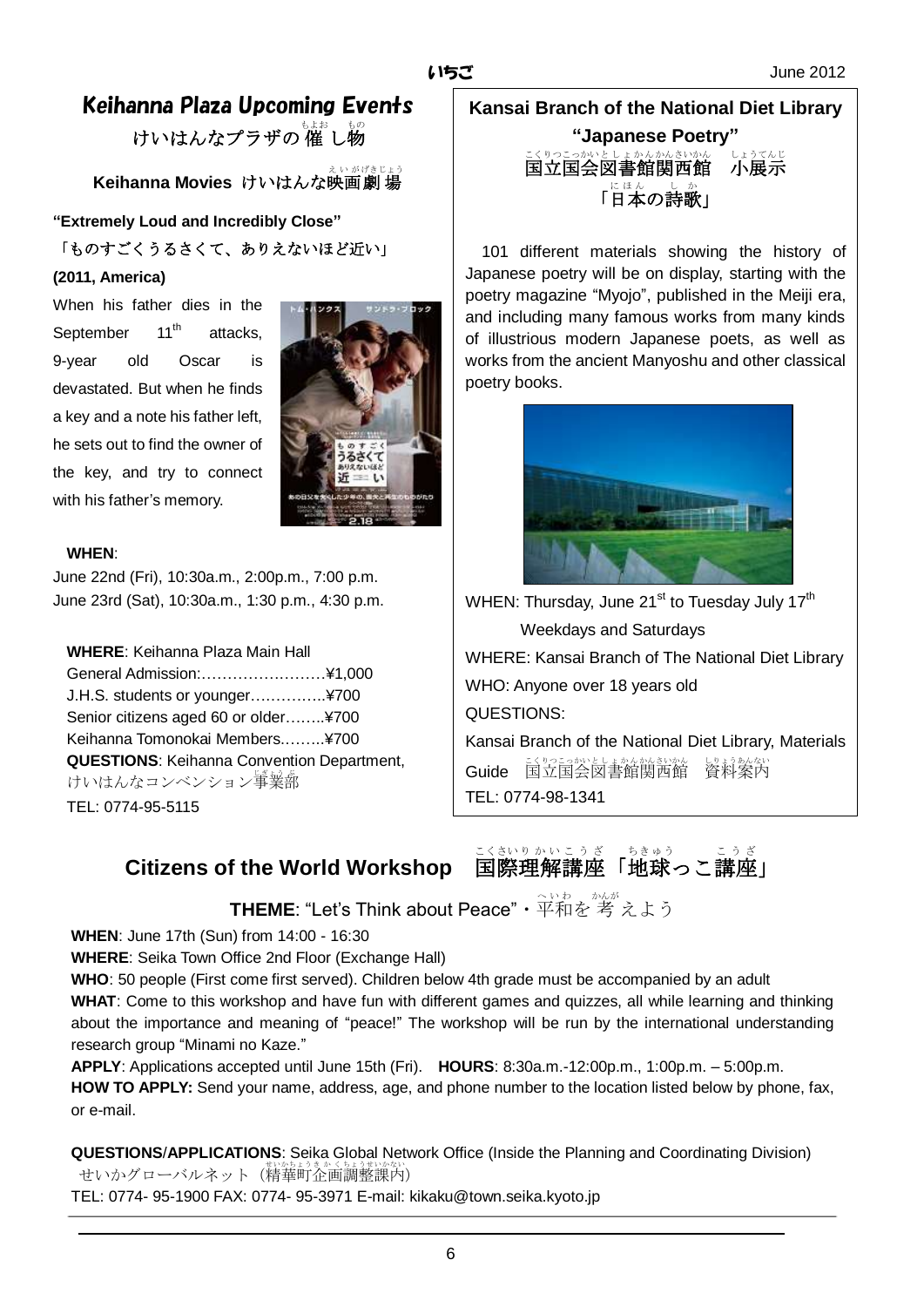**Ingredients- (2 servings)** 

Sauce:

Skinless chicken thigh-140g Red leaf lettuce--------10g Shouga-------------------10g Chives-------------------------3g Mini tomatoes-----------------4 Sake---------------------10cc Salt-----------------------------1g Pepper---------------a pinch

Vinegar--------------------15g Soy sauce--------------15g Sugar------------------1.5g Pepper-------------a pinch

#### Japanese Steamed Chicken

① Spread the chicken out evenly and rub in the salt and pepper

② Put the chicken in a microwavable container, add the sake and shouga skins.

③ Steam cook the ingredients for about 15 minutes in a steamer

④After you finish steaming, wrap it in saran wrap and chill before it starts to dry out.

⑤ Grate the shouga and then wring out the juice.

⑥Cut the chive into small segments

⑦Mix the sauce ingredients.

⑧Lay out the red leaf lettuce and tomatoes on a plate

⑨ Slice the chicken into strips, garnish with the chives, cover with sauce, and serve.

# Transportation to Kansai Airport かんさいくうこうまでのこうつう

# **Kansai Airport Bus** 。。。。。。<br>関西空港エアポートリムジンバス

You can take the Nara Kotsuu Airport Bus to Kansai International Airport from Keihanna Plaza, available seven days a week (one way fare ¥2000). Bookings are available. See the telephone number below to reserve a seat:

| <b>Departing</b> | <b>Arriving</b> | <b>Departing</b> | <b>Arriving</b> |
|------------------|-----------------|------------------|-----------------|
| 5:50a.m.         | 7:30a.m.        | 12:40p.m.        | 2:20p.m.        |
| 6:50a.m.         | 8:25a.m.        | 3:40p.m.         | 5:20p.m.        |
| 7:50a.m.         | 9:30a.m.        | 4:40p.m.         | 6:20p.m.        |
| 9:50a.m.         | 11:30a.m.       | 5:40p.m.         | 7:20p.m.        |
| 10:50a.m.        | 12:30a.m.       | 6:40p.m.         | 8:20p.m.        |
| 11:50a.m.        | 1:30p.m.        |                  |                 |

| <b>Departing</b> | <b>Arriving</b> |
|------------------|-----------------|
| 12:40p.m.        | 2:20p.m.        |
| 3:40p.m.         | 5:20p.m.        |
| 4:40p.m.         | 6:20p.m.        |
| 5:40p.m.         | 7:20p.m.        |
| 6:40p.m.         | 8:20p.m.        |
|                  |                 |

For more information or to reserve a seat:

Nara Kotsu Bus Reservation Center

なにかう<br>奈良交通バス予約センター

TEL: 0742-22-5110 (Hours: 9:00 -19:00)

# Cooking クッキング Yoiijukugo Corner 四字熟語コー

Howdy everyone and welcome to the Yojijukugo Corner! Yojijukugo are Japanese idioms made up of four Kanji.







## *Fugen Jikou* **"Actions speak louder than words**

Oftentimes when faced with something tough or something they don't want to do but should, many people will complain or make excuses. But in these situations the best thing to do is just grit your teeth and get it done. A person who believes in *fugen jikou* won't waste words by complaining or making excuses, they'll just do the right thing.

# Note From the Editor へんしゅうしゃのことば

Howdy everyone! Unfortunately, I only have about two months left in Seika. After that point I'll be transferring off to Niigata prefecture, but in my remaining time, there's still so much left I want to do!

Only recently I got to try some of Seika's famous strawberries, and I want to be sure to try some more before I go. Also, since I haven't had the chance to go to many of the events at the Keihanna Commemorative Park, I've decided to go to as many of those events and festivals as possible. Here's to making my last months in Seika the best yet!

- Kai



I have a blog about my life in Seika that everyone should check out! **http://seikalife.blogspot.com**